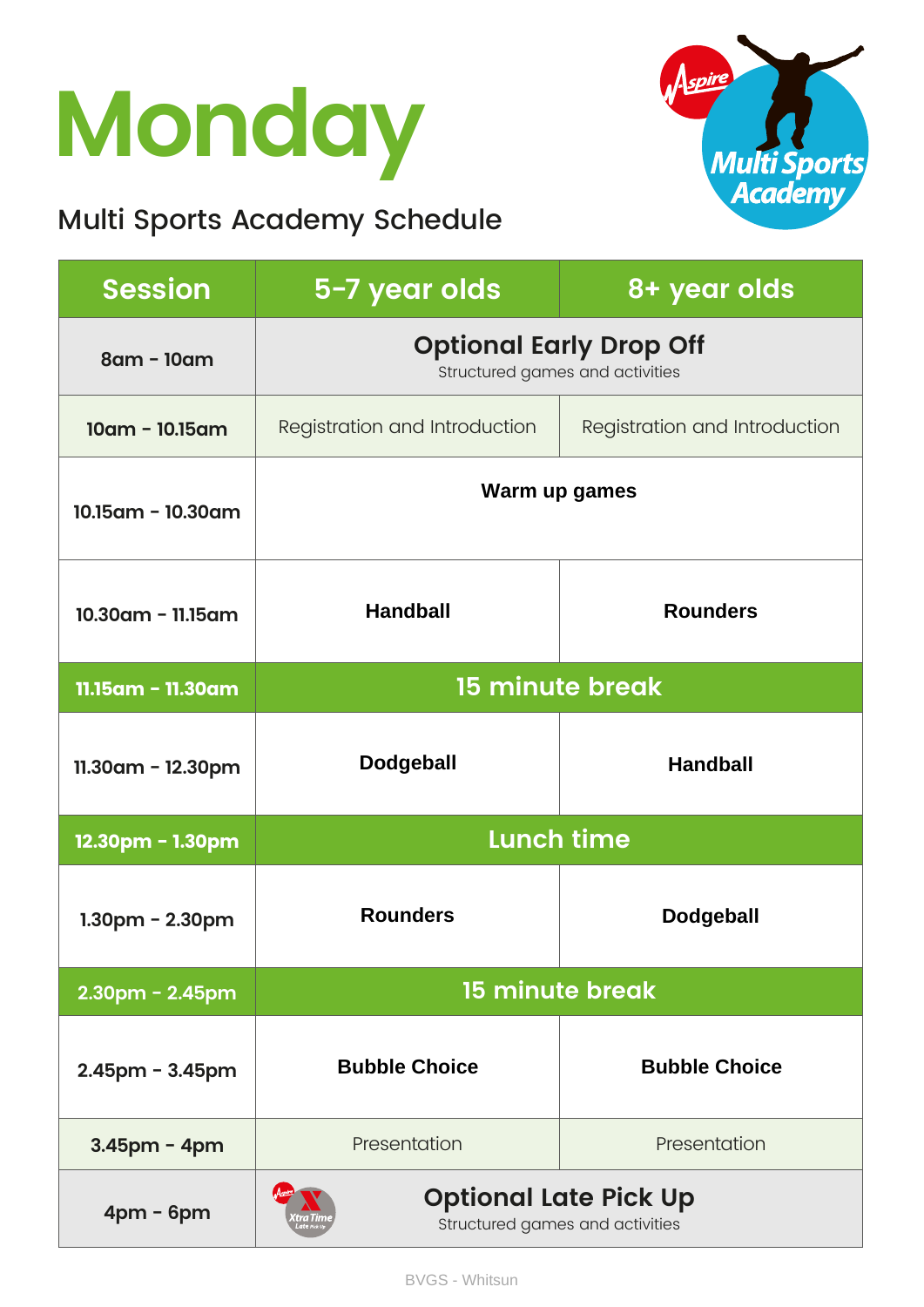## **Tuesday**

### Multi Sports Academy Schedule



| <b>Session</b>        | 5-7 year olds                                                     | 8+ year olds                  |
|-----------------------|-------------------------------------------------------------------|-------------------------------|
| 8am - 10am            | <b>Optional Early Drop Off</b><br>Structured games and activities |                               |
| $10am - 10.15am$      | Registration and Introduction                                     | Registration and Introduction |
| 10.15am - 10.30am     | <b>Capture the Flag</b>                                           |                               |
| $10.30$ am - 11.15am  | <b>Athletics</b>                                                  | <b>Football</b>               |
| 11.15am - 11.30am     | <b>15 minute break</b>                                            |                               |
| 11.30am - 12.30pm     | <b>Archery</b>                                                    | <b>Athletics</b>              |
| 12.30pm - 1.30pm      | <b>Lunch time</b>                                                 |                               |
| $1.30pm - 2.30pm$     | <b>Football</b>                                                   | <b>Archery</b>                |
| 2.30pm - 2.45pm       | 15 minute break                                                   |                               |
| $2.45$ pm - $3.45$ pm | <b>Bubble Choice</b>                                              | <b>Bubble Choice</b>          |
| 3.45pm - 4pm          | Presentation                                                      | Presentation                  |
| $4pm - 6pm$           | <b>Optional Late Pick Up</b><br>Structured games and activities   |                               |